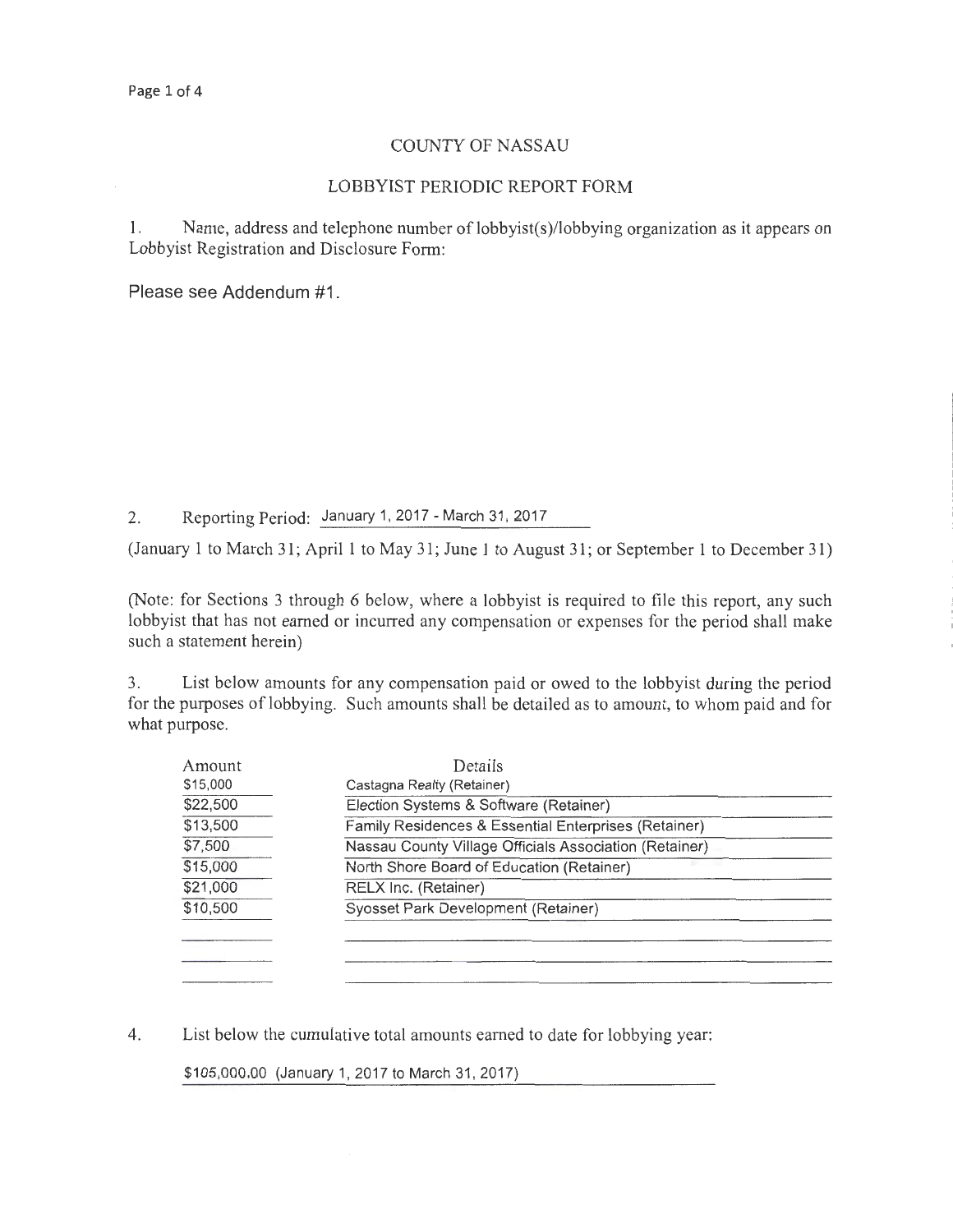Page 2 of 4

5. List below amounts for any expenses expended or incurred by the lobbyist during the period for the purposes of lobbying. Such amounts shall be detailed as to amount, to whom paid and for what purpose.

| Amount | Details                                               |
|--------|-------------------------------------------------------|
|        | No expenses for clients during this Reporting Period. |
|        |                                                       |
|        |                                                       |
|        |                                                       |
|        |                                                       |
|        |                                                       |
|        |                                                       |
|        |                                                       |
|        |                                                       |
|        |                                                       |
|        |                                                       |

6. List below the cumulative total amounts expended to date for lobbying year:

\$0.00 (January 1, 2017 to March 31, 2017)

(In lieu of completing 7 through 10 below, you may attach a copy of your Lobbyist Registration and Disclosure Form, provided the information has not changed.)

7. List whether and where the lobbyist(s)/lobbying organization is registered as a lobbyist (e.g. Nassau County, New York State):

Please see Addendum #1.

8. Name, address and telephone number of client(s) by whom, or on whose behalf, the lobbyist is retained, employed or designated.

Please see Addendum #2.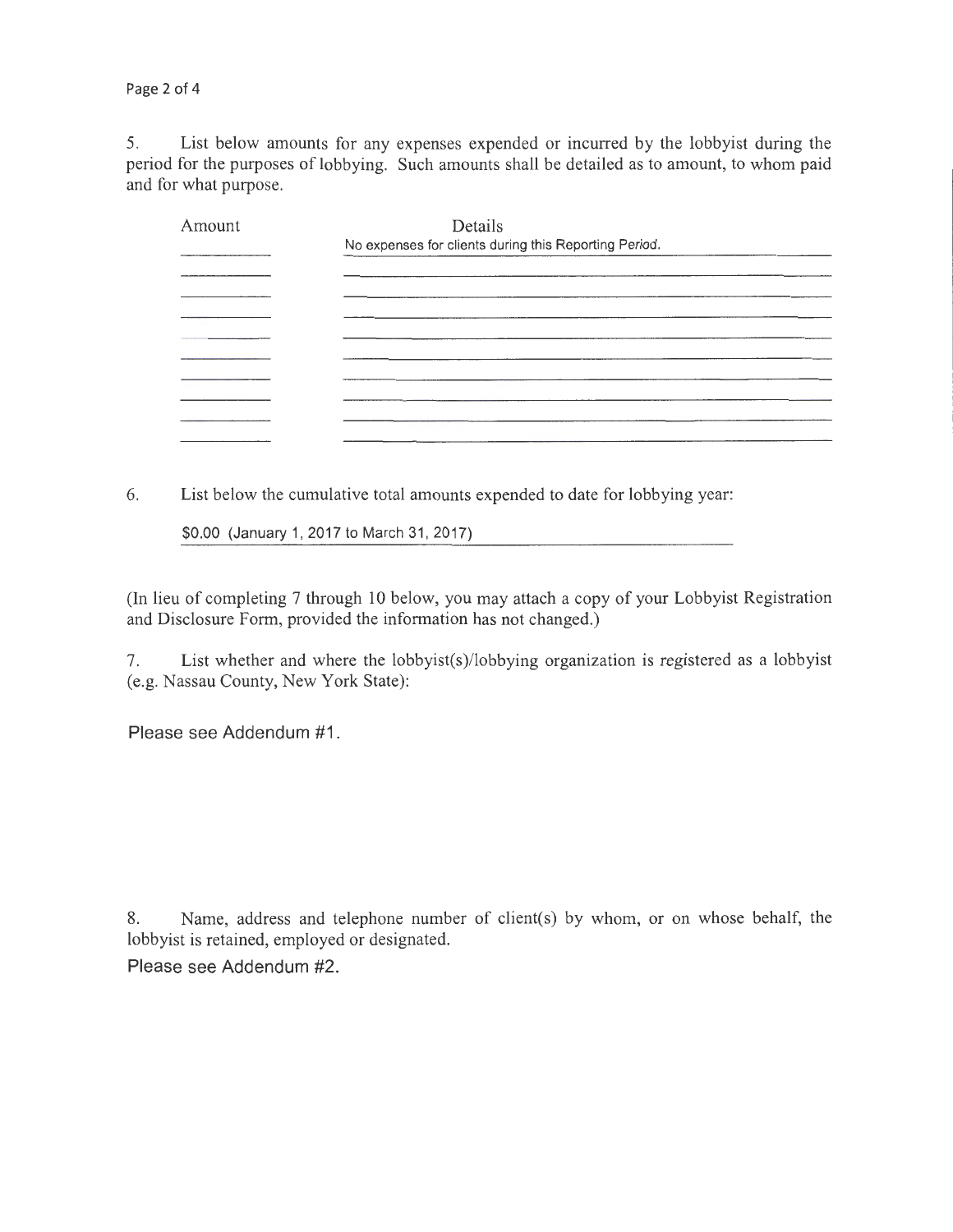Page 3 of 4

9. Describe lobbying activity conducted, or to be conducted, in Nassau County, and identify client(s) for each activity listed, during the Reporting Period.

No lobbying activity conducted during this Reporting Period.

10. The name of persons, organizations or governmental entities before whom the lobbyist has lobbied during the period.

No lobbying activity conducted during this Reporting Period.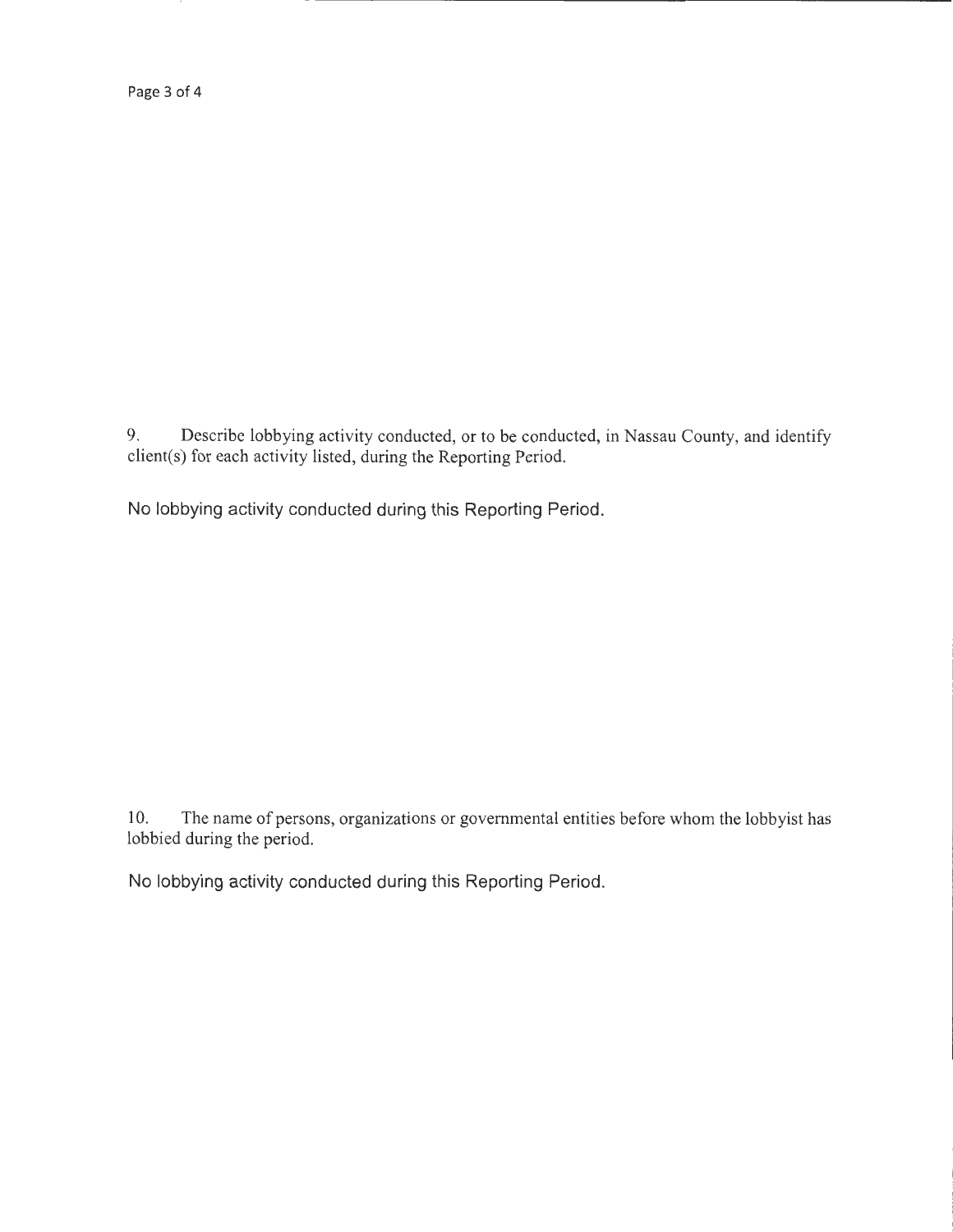I understand that copies of this form will be sent to the Nassau County Department of Information Technology ("IT") to be posted on the County's website.

I also understand that upon termination of retainer, employment or designation I must give written notice to the County Attorney within thirty (30) days of termination.

VERIFICATION: I certify that all statements made on this statement are true, correct and complete to the best of my knowledge and belief and I understand that the willful making of any false statement of material fact herein will subject me to the provisions of law relevant to the making and filing of false instruments and will render such statement null and void.

 $\sim$   $\sim$   $\sim$ 

| 4/13/17<br>Dated:                                                                             | Signed:<br>Print Name:<br>Title: | <b>Steve Malito</b><br>Partner & Chair. State Government Realtions Group                                      |
|-----------------------------------------------------------------------------------------------|----------------------------------|---------------------------------------------------------------------------------------------------------------|
| <b>STATE OF NEW YORK</b><br>SS:<br><b>COUNTY OF NASSAU</b><br>1274<br>Sworn to before me this |                                  |                                                                                                               |
| Day of APRIL<br>Marguet C. Fiorillo<br>NOTAR<br>PUBLIC                                        | , 20/7.                          | MARGARET C. FIORILLO<br>Notary Public, State of New York<br>No. 30-4671525<br>Qualified in Nassau County 2018 |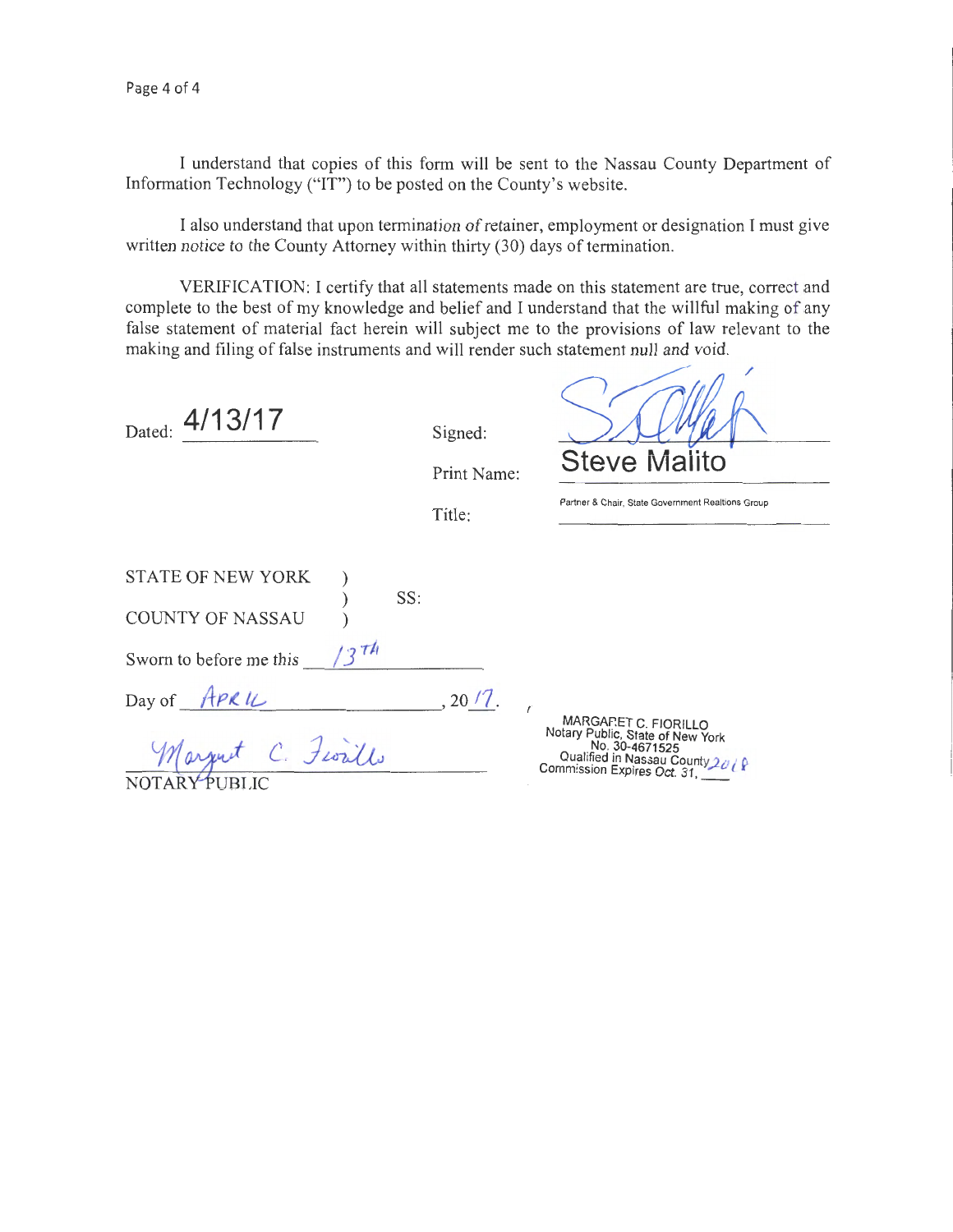# Davidoff Hutcher & Citron LLP Lobbyists Engaging Nassau County Addendum# 1

| Name                       | <b>Address</b>                                                                                     | <b>Phone Number</b> | <b>Registered to Lobby in</b>                                                        |
|----------------------------|----------------------------------------------------------------------------------------------------|---------------------|--------------------------------------------------------------------------------------|
| <b>Charles Capetanakis</b> | Davidoff Hutcher & Citron LLP<br>605 Third Avenue<br>New York, New York 10158                      | 516-248-6400        | Nassau County<br>New York City<br>New York State                                     |
| Peter Crouse               | Davidoff Hutcher & Citron LLP<br>150 State Street<br>Albany, New York 12207                        | 516-248-6400        | Nassau County<br>New York State                                                      |
| Sean Crowley               | Davidoff Hutcher & Citron LLP<br>605 Third Avenue<br>New York, New York 10158                      | 516-248-6400        | Nassau County<br>New York City<br>New York State<br>Federal                          |
| Sid Davidoff               | Davidoff Hutcher & Citron LLP<br>605 Third Avenue<br>New York, New York 10158                      | 516-248-6400        | Nassau County<br>New York City<br>New York State<br>Federal                          |
| <b>Arthur Goldstein</b>    | Davidoff Hutcher & Citron LLP<br>605 Third Avenue<br>New York, New York 10158                      | 516-248-6400        | Nassau County<br>New York City<br>New York State<br>Federal                          |
| John B. Kiernan            | Davidoff Hutcher & Citron LLP<br>200 Garden City Plaza<br>Suite 315<br>Garden City, New York 11530 | 516-248-6400        | Nassau County<br><b>Suffolk County</b><br>New York City<br>New York State<br>Federal |

 $-$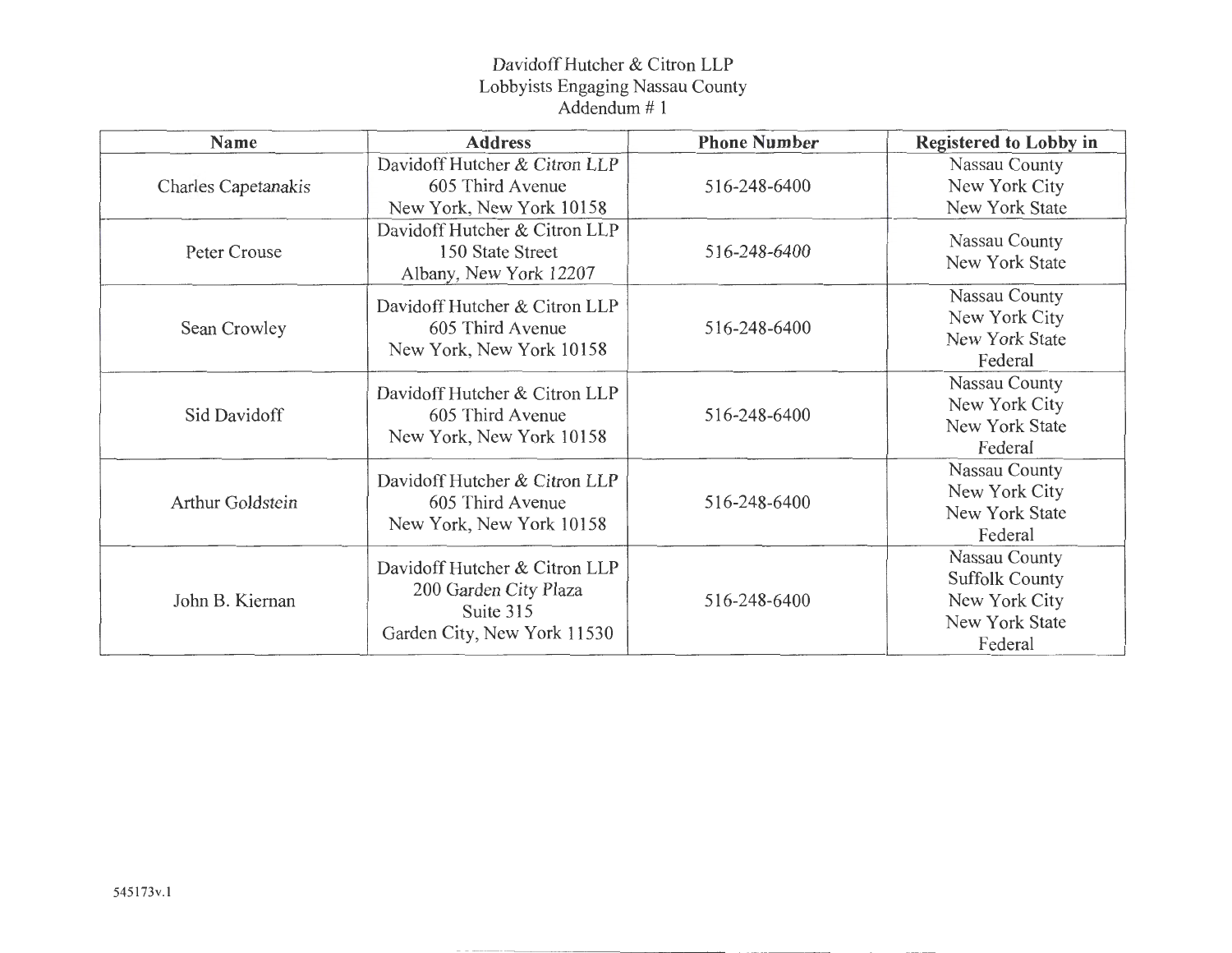# Davidoff Hutcher & Citron LLP Lobbyists Engaging Nassau County Addendum# 1

| Stephen A. Malito     | Davidoff Hutcher & Citron LLP<br>605 Third Avenue<br>New York, New York 10158                      | 516-248-6400 | Nassau County<br><b>Suffolk County</b><br>New York City<br>New York State<br>Federal |
|-----------------------|----------------------------------------------------------------------------------------------------|--------------|--------------------------------------------------------------------------------------|
| Nicole L. Weingartner | Davidoff Hutcher & Citron LLP<br>605 Third Avenue<br>New York, New York 10158                      | 516-248-6400 | Nassau County<br><b>Suffolk County</b><br>New York City<br>New York State            |
| Michael Zapson        | Davidoff Hutcher & Citron LLP<br>200 Garden City Plaza<br>Suite 315<br>Garden City, New York 11530 | 516-248-6400 | Nassau County                                                                        |